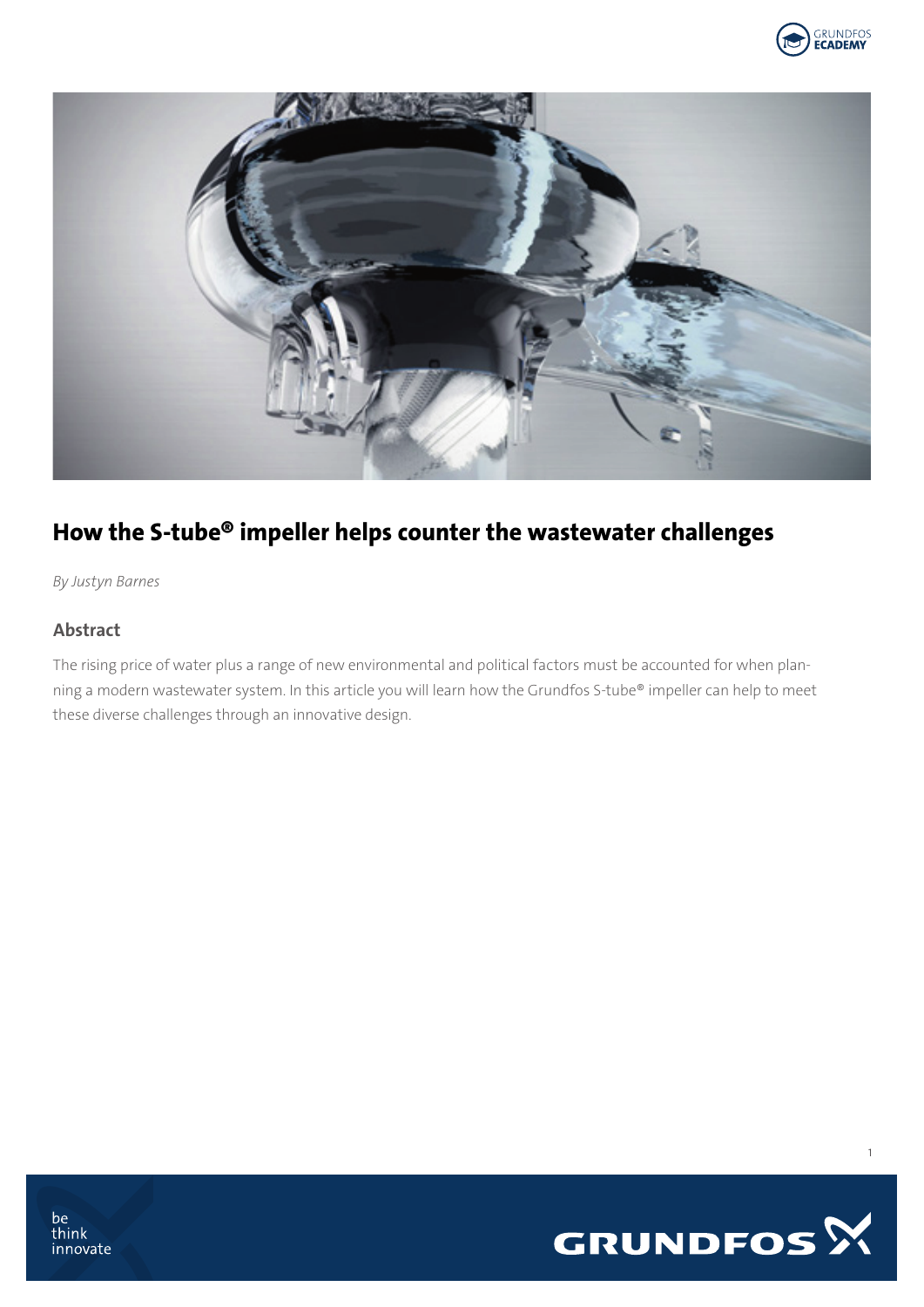



*The Grundfos S-tube® impeller is designed to transport an increased volume and diversity of wastewater over longer distances while using less energy and transportation fluid.*

The fundamentals of the revolutionary S-tube® impeller, introduced to the market by Grundfos in 2012, have actually been on pump designers' drawing boards for decades. It's just that for many years no wastewater pump manufacturer was able to make this impeller design work successfully. The volume and diversity of

waste material to be transported was relatively low, and therefore details such as the water and energy usage were barely considered by utility providers.

It is only in the past two decades that a variety of factors have all collided to make the S-tube® design relevant. These include: increased environmental awareness, new government legislation and directives, and the rising cost of water, energy and waste transport.

#### 1. The challenges facing modern utilities

The main – and interlinked – challenges facing utility companies today in relation to the transport of waste may be summarised as follows:

- Rising cost of water and energy and stricter government controls (e.g. green taxes on water and energy for consumers),
- Lower water consumption and energy usage,
- Less fluid mix of modern wastewater.

A core reason for utility companies to change their approach to wastewater management, then, has been the rising cost of water (see Figure 1). Consequently, consumers have cut down their consumption, which has meant a change in the composition of wastewater, with a higher proportion of dry solid content than before.



*Figure 1: Rising total wastewater costs have been a significant factor in forcing utility companies worldwide to rethink their approach to wastewater management.\* Euro conversion correct as of April 14, 2014 Source: GWI Water Tariff Survey – 2013 Update*

Government regulations, standards and directives have added further layers of complication. For instance, clause five of the European standard on



be think innovate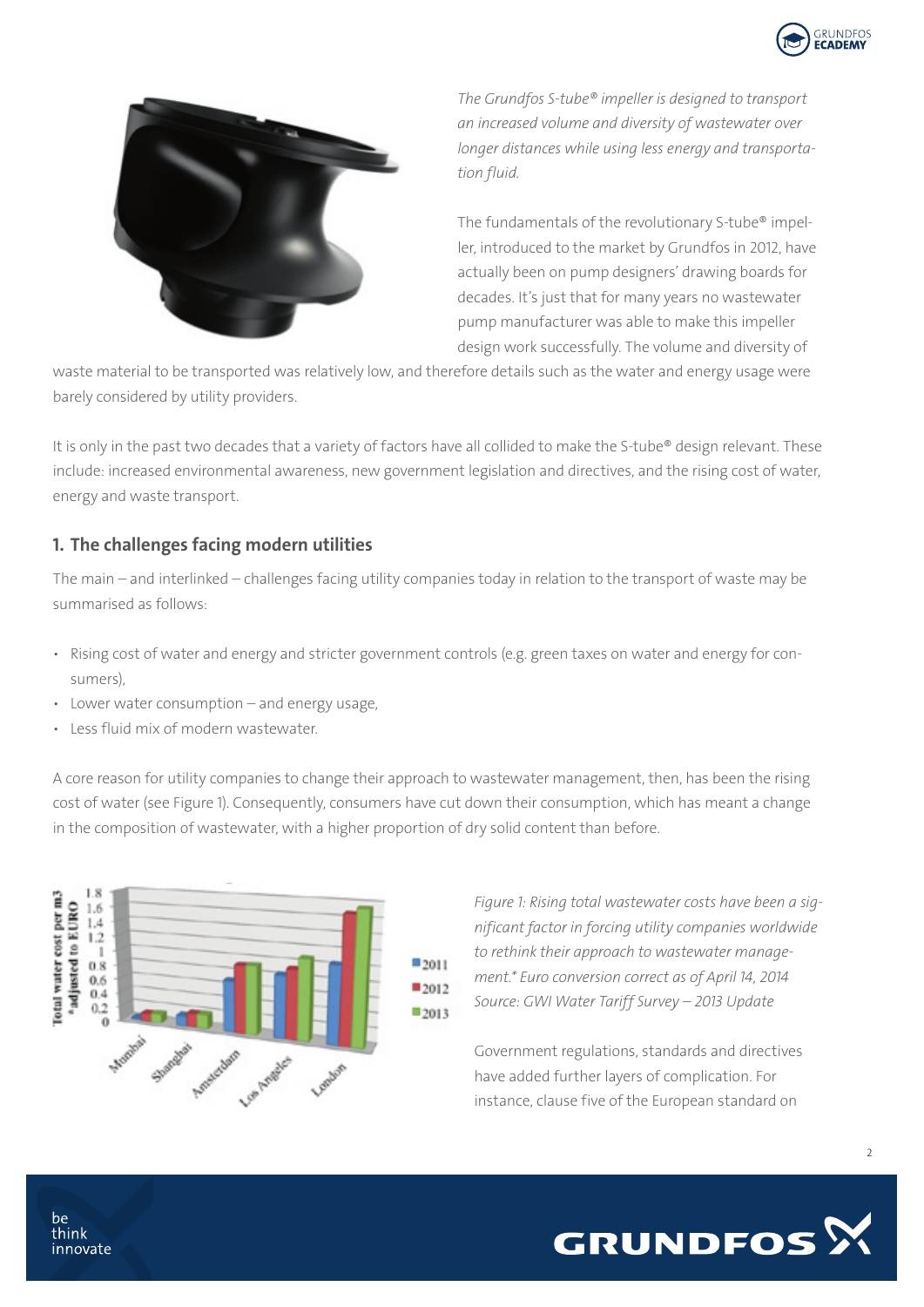## be think innovate



pumping installations EN 752-6:2008 states that pumping installations should "be planned and designed taking into account" such factors as "energy usage," "operations and maintenance requirements" and "environmental impact."

Aside from stricter controls on usage, the rising cost of energy has increased the incentive to find more efficient methods of transporting wastewater. Water-saving innovations have created new problems. For example, more efficient toilets use less transportation fluid, thus increasing the risk of clogging farther down the line. Traditional wastewater pumps add to this clogging risk rather than solve it because of the following design issues:

- Leading edges on which waste material easily catches,
- Bends in the pipework,
- Cutting mechanisms,
- Reduced free passages.

"We see two major and global challenges when it comes to wastewater transportation," says Maurice Martaud, Technical Support Engineer of leading French water company Lyonnaise des Eaux, part of the multinational Suez Environnement Group. "The first challenge centres on the changing social behaviour of the consumers. On one hand, this is driving the installation of water-reducing measures to reduce water consumption to a minimum, and on the other, an increase of fibrous material discarded to the collection systems. These changes challenge both wastewater pump hydraulics and pipe works as the solid stream conveyed by the wastewater becomes thicker and tougher to transport. "The second challenge focuses on the increasing need for monitoring collection systems to prevent clogging of gravity sewers, pumps, and force mains," he says. "Clogging caused by the mixing of fats, sediments and macro-debris is an increasing problem that places a great demand on service resources. Hence, any clogging trend must be anticipated as much as possible."

#### 2. Different impellers, different problems

The industry response to these changes and pressures has been a general trend towards centralised waste management systems where possible. Variable-speed pumping has also become commonplace as a means to save energy, but with reduced-flow velocity comes greater risks of clogging in the system, which affects both efficiency and longevity.

Altogether this presents a difficult problem for wastewater pump designers: how to move more waste than ever before, over longer distances, using less water and less energy, and with little or no maintenance required after installation.

Various types of wastewater impellers have been developed over the years in search of greater reliability and higher hydraulic efficiency – vortex types, semi-open or closed impeller solutions or hybrid variations on these themes.

"Customers have also been asked to purchase costly add-on assemblies," says Mikael Nedergaard, Global Product Manager at Grundfos. "These are intended to lead, cut or treat wastewater as it passes through, but deliver no noticeable improvements in long-term reliability."



3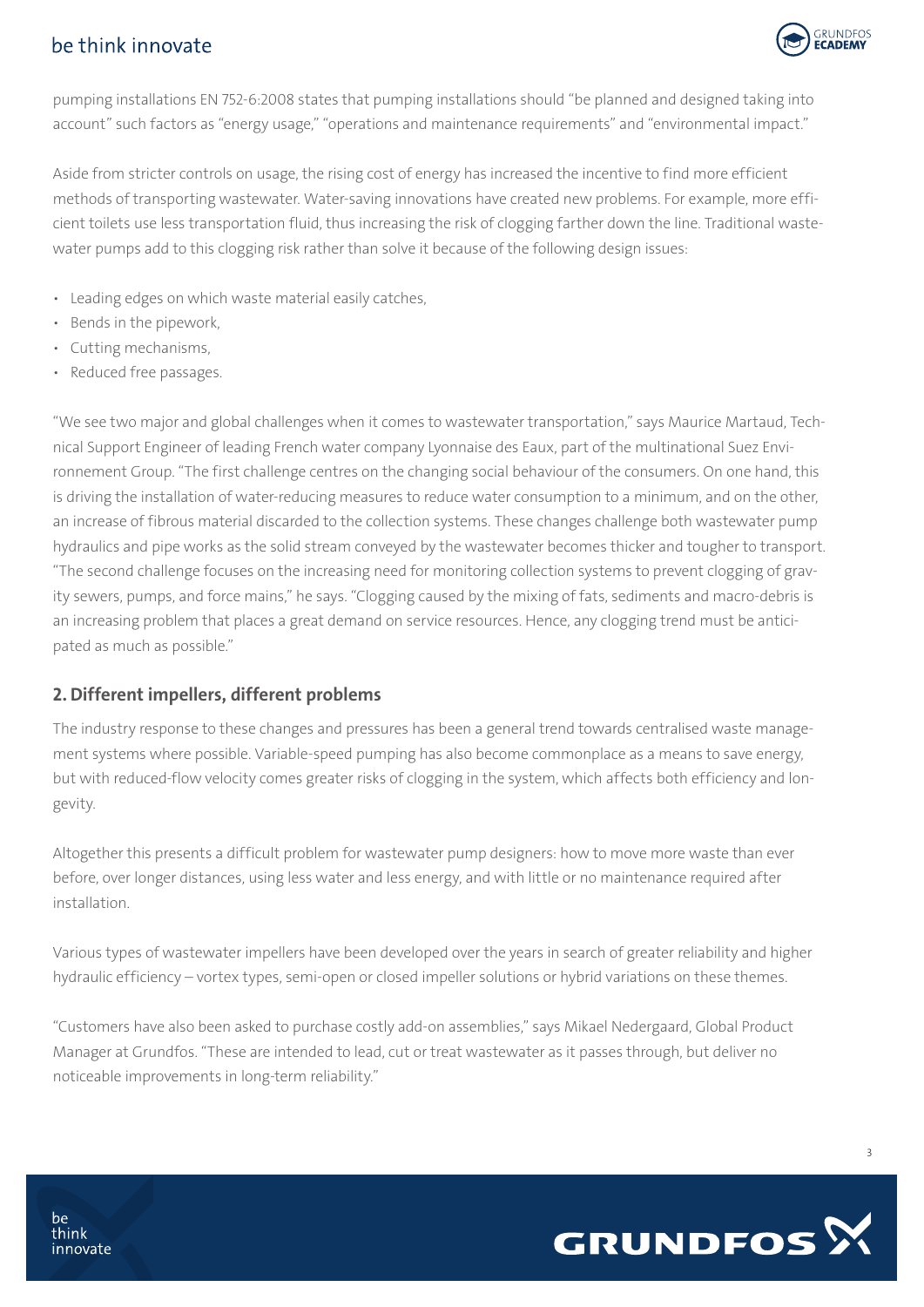## be think innovate



## 3. The S-tube® Impeller: No trade-off

EN 752-6:2008 identifies both "optimising efficiency" and "the ability to pass permitted solids without clogging" as vital attributes of a pump. However, according to Mikael Nedergaard, "customers have often been led to believe that they must accept a trade-off between the two". The S-tube® impeller, which features in Grundfos wastewater pumps, dispels this notion, offering both excellent hydraulic efficiency and free passage, which prevents the pump from clogging.

"The key advantage of the smooth S-tube® design over impellers with leading edges is that there is nowhere waste matter can catch and cause clogging," explains Flemming Lykholt-Ustrup, Head of Global WW Fluid & Mechanics at Grundfos. "Special features at the front and back plate of the closed S-tube® also optimise the leak flow into the cavities between the rotating impeller and the stationary pump housing.

Because the non-compromised inner diameter of the S-tube® is uniform (see Figure 2), there is less likelihood of clogging, even with a relatively low volume of transportation fluid as found in modern-day wastewater.

"Consequent hydraulic efficiency gains drive down energy costs for the end-user," says Flemming Lykholt-Ustrup. "Furthermore, the lack of a leading edge has the benefit of significantly lowering NPSH inside the centrifugal pump where the hydraulic system is most prone to cavitation."



*Figure 2: This cour-coded image shows how pressure acts on the surface of a typical hydraulic S-tube® surface (no material added). Blue marks the lowest pressure, increasing through green and then yellow to red, the highest pressure as the fluid leaves the impeller. This build-up pressure indicates promising efficiency and no backflow to start the accumulation of solids. At the point marked, where the tube is bent most, it is still almost impossible for solids to get stuck inside the S-tube® as there is no leading edge in the impeller concept.*

## 4. The holistic approach

Research published in the book Pump Life Cycle Costs: A Guide to LCC Analysis for Pumping Systems by the Europump and Hydraulic Institute, shows the initial purchase price rarely accounts for more than five per cent of a pump's total cost over its lifetime. Power consumption is by far the most significant factor at 85 per cent of total expenses, while service costs are likely to be approximately ten per cent.

It is understandable then, that some of the leading players in market have recognised that a holistic approach is required to optimise a pump system. Grundfos's modus operandi is rooted in its iSolutions [Intelligent solutions] philosophy, which embraces the entire lifecycle of a pump, from design and development to production, installation and maintenance, scrap and recycling.



4